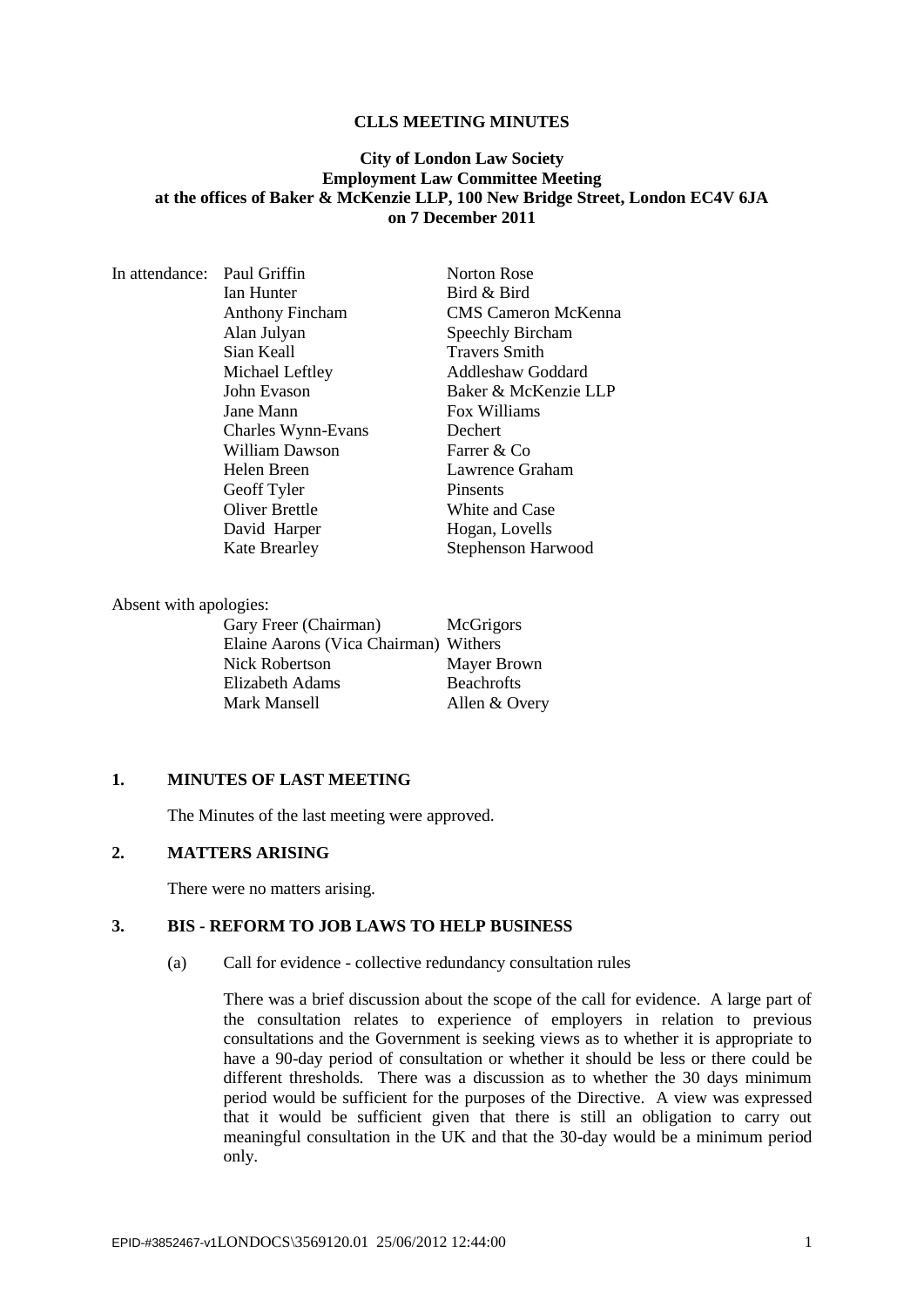(b) Call for evidence - the Transfer of Undertakings (Protection of Employment) Regulations 2006.

The consultation paper was summarised. A view was expressed that the service provision sections in TUPE 2006 were helpful and gave certainty which was absent before TUPE 2006. With a few exceptions, employers can implement their plans and know where they stand. On this basis some members felt that it would be detrimental to move away from this position now although it was noted that what amounts to a transfer in the UK is broader in the light of the service provision change provisions than in countries such as Germany, France and elsewhere in Europe. There was also a comment made that even with the new service provision change provision in TUPE 2006, points were being run as to what is an activity with parties to disputes looking for areas of uncertainty. One attendee commented that clients have complained about the service provision changes provisions where the client wants to end a contract but realises that the new service provider will inherit the contractor's staff in circumstances where they have been receiving an unsatisfactory service.

It was agreed that the CLLS should respond to these papers and Mark Mansell, Gary Freer and Michael Leftley would lead on this.

(c) In the pipeline: the Government's response to resolving workplace disputes.

There was a discussion about a number of the possible initiatives suggested by the Government consultation on workplace disputes. One of these proposals regarded "Protected Conversations". A view was expressed that it would be difficult to determine the scope of "protected conversations". Some attendees were of the view that this would end up with the Government just legislating in respect of the current position on without prejudice conversations as a result of case law.

John Evason and Alan Julyan agreed to be involved in any response to any of these proposals (subject to timing).

### **4. DATES AND VENUES FOR NEXT YEAR.**

- 14 March 2012 William Dawson offered to host at Farrers but after the meeting has realised that there is difficulty with room allocations and will not be able to host. The new location will be notified in due course. Now confirmed Lawrence Rees: Reed Smith LLP.
	- 13 June 2012 Bird & Bird
	- 12 September 2012 Travers Smith
- 12 December 2012 Stephenson Harwood

### **5. CASES :**

# **(a) Smith v Trustees of Brooklands College**

This case looked at where employers can make changes to terms and conditions following a TUPE transfer. As a result of the decision it was commented that it may be easier for employers to justify making changes to terms and conditions after a transfer of a business in certain limited circumstances. The view was expressed that this may arise where the employer was unaware of a past TUPE transfer when it made the changes to terms.